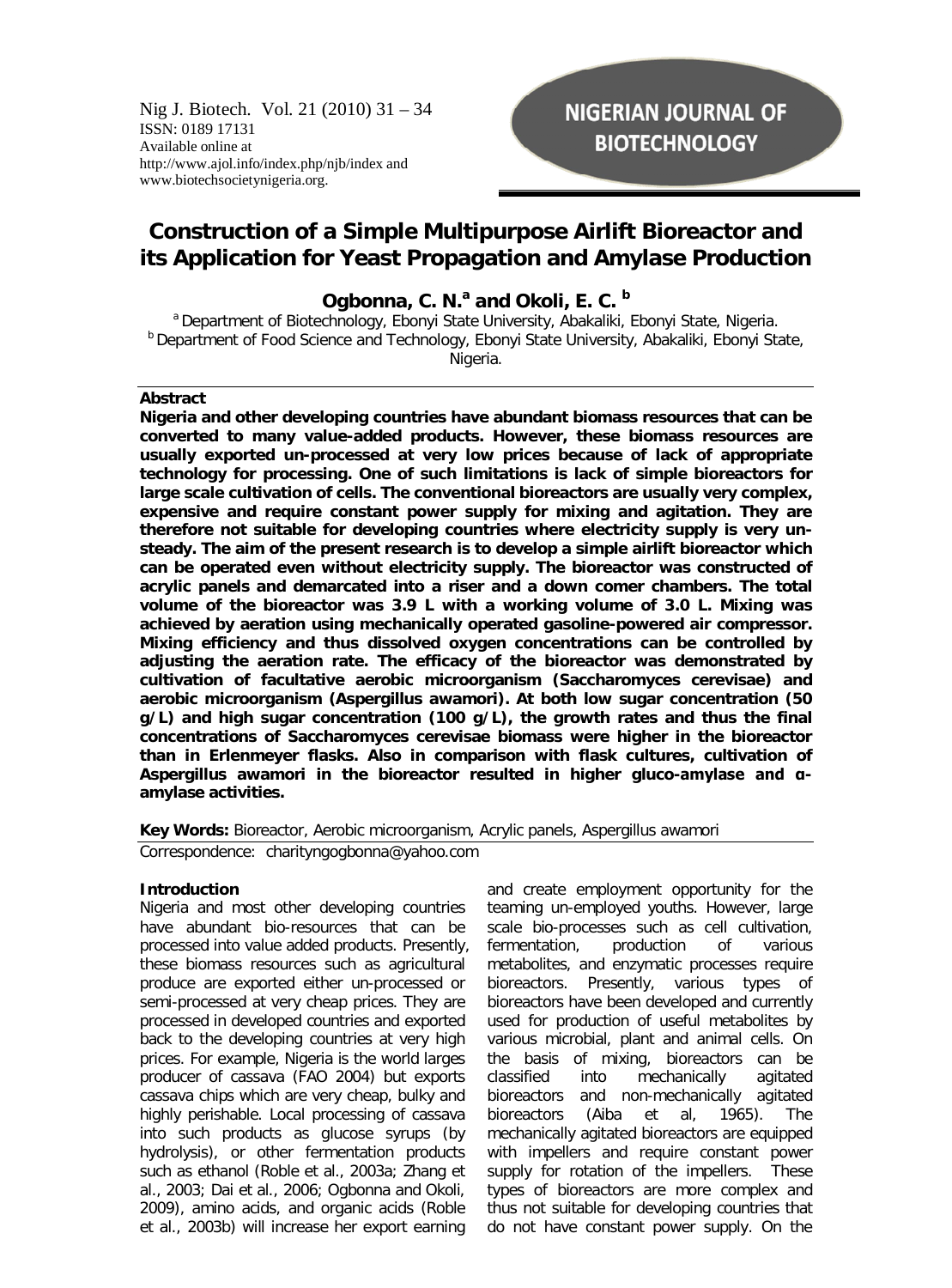other hand, the non-mechanically agitated bioreactors are mixed by aeration and the hydrodynamic stress is relatively low. They are very simple, cheap and thus are very suitable for developing countries (Okafor, 2007). The aim of this study was to construct a simple non-mechanically agitated (air lift) bioreactors which can be operated in rural areas without electricity supply. The effectiveness of the constructed bioreactor was demonstrated by cultivation of *Saccharomyces cerevisiae* for production of yeast inoculum and *Aspergillus awamori* for production of amylases.

## **Materials and Methods**

 *Bioreactor design criteria*: The major criteria considered in the design of the bioreactor include costs, simplicity, hydrodynamic stress, mass transfer efficiency, and the feasibility of operating in rural areas without electricity supply.

 *Description of the bioreactor*: Schematic diagram of the simple airlift bioreactor is shown in Fig.1. It is constructed of acrylic panels. The total height is 31.5 cm, the length is 13.5 cm and the weight is 10.5 cm, giving a total volume of 3.9 L but a working volume of 3.0 L. It was split into a riser and a down comer compartments. The riser chamber is equipped with a ring sparger. The sparger was made of perforated rubber tubing with internal compression metal. The bioreactor is mixed and aerated by bubbling air from gasoline engine- powered air compressor through the sparger. The aeration rate can be controlled to achieve optimum mass transfer for either enzyme or yeast inoculum production.



Fig.1. A multi-purpose airlift bioreactor for enzyme and yeast inoculum production.

 *Enzyme production by Aspergillus awamori in the airlift bioreactor*: The composition of the medium used for enzyme production in the airlift bioreactor consisted of starch (soluble or cassava), 20g /L, polypeptone 5 g/L, yeast extract, 2 g/L;  $KH_{2}PO_{4}$ , 1 g/L; CaCl<sub>2</sub>.2H<sub>2</sub>O, 2 g/L; MgSO<sub>4</sub>.7H<sub>2</sub>O, 1 g/L and anti-foam agent, 0.1 mL. The medium (3.0 L) was autoclaved and transferred into the sterilized bioreactor. The bioreactor was sterilized by washing very well and filling with 0.1% sodium hypochlorite overnight, followed by rinsing with sterilized distilled water. The reactor containing medium was then inoculated with *Aspergillus awamori* spores (initial concentration =  $6.6 \times 10^6$ spores/mL). Aeration was controlled at 0.2 vvm (volume of air per volume of culture broth per minute) using an air flow meter. The amylase activities were measured every 24 h for 96 hours. After 96h the liquid medium was centrifuged at 3000 rpm and the supernatant was decanted into sterile flasks and used as the crude liquid enzyme.

 *Production of yeast inoculum using the new bioreactor*: The composition of the medium used for yeast cultivation in the airlift bioreactor include yeast extract, 2.5g/L; polypeptone, 2.5g/L and glucose, 20g/L. All the media components were dissolved in tap water in a 1000ml Erlenmeyer flasks and then autoclaved at 121°C for 15 minutes. The autoclaved medium was transferred into sterilized bioreactor. Sterilization of the bioreactor was as described for cultivation of *A. awamori*. The aeration rate was 1.0 vvm. Two experiments were performed with initial glucose concentrations of 50 g/L and 100 g/L respectively. After the cultivation, aeration was stopped and the yeast cells sedimented at the bottom of the bioreactor. The cells were then harvested by decanting.

 *Analytical methods*: The α-amylase activity in the crude enzyme was measured by the method developed by (Bailey and Olis, 1986). α-amylase activities were estimated by measuring the quantity of starch degraded in 1 minute. The a- amylase activity was defined as the amount of enzyme that degrades 1µg of starch in 1 minute under the experimental conditions. Gluco- amylase activity was estimated by measuring the reducing sugars released from soluble starch. One unit of glucoamylase was defined as the amount of enzyme that liberates 1µg of reducing sugar in 1 min. Ethanol concentration was determined by the boiling iodometric method (Adetuyibi, 1989).

*Statistical analysis*: All the experiments were done at least three times. The standard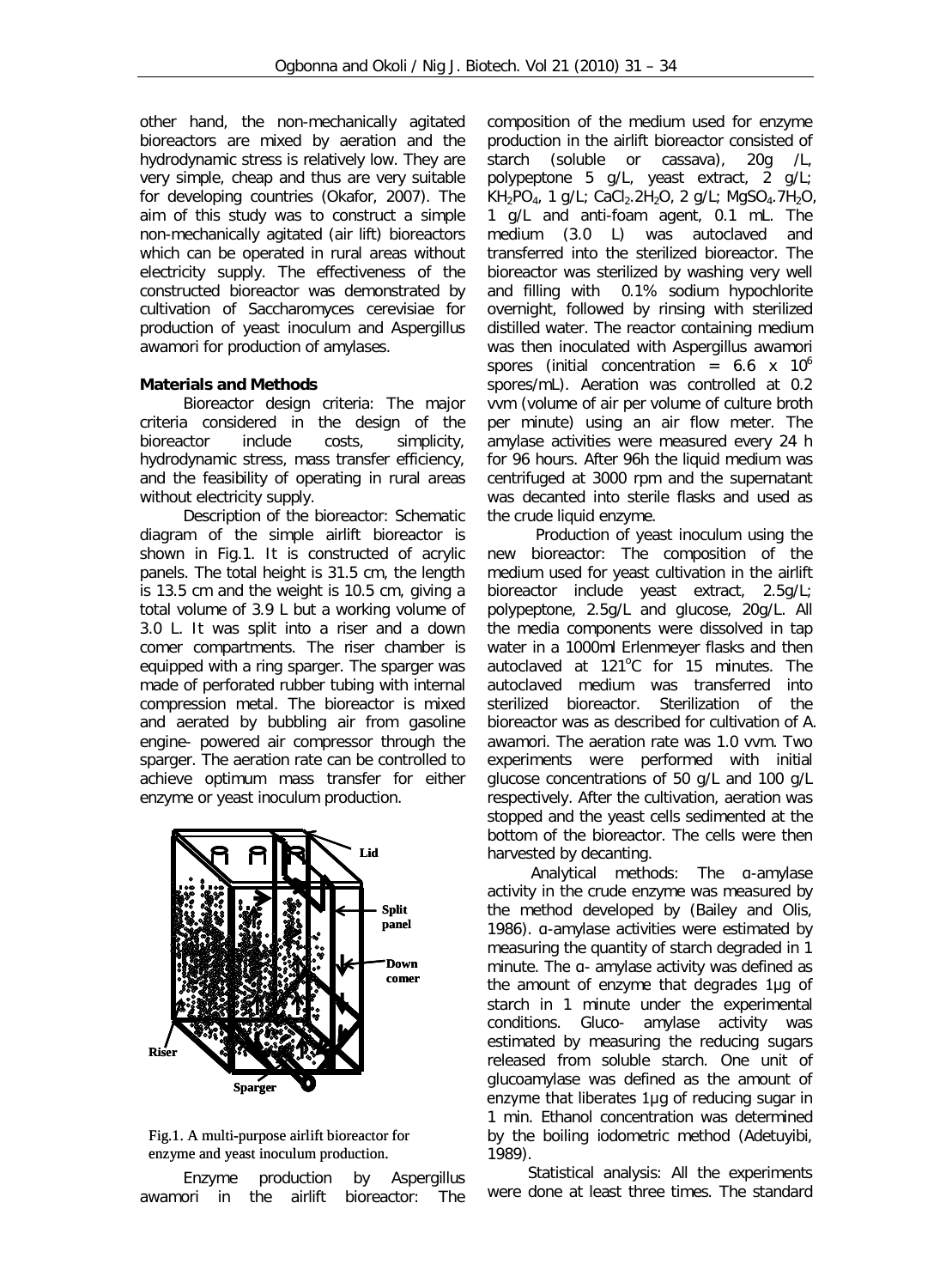error of the mean and confidence limits were calculated and the mean values were plotted with 95% confidence limits (Parker, 1980). Significance differences between treatments were tested by analysis of variance (ANOVA) and the means were separated by calculating the Least Significance Differences (LSD).

#### **Results**

 *Enzyme production by Aspergillus awamori in an airlift bioreactor*: A comparison of α-amylase production in shake flask and the airlift bioreactor is shown in Figure 2. In both vessels, the α-amylase activity increased almost linearly with cultivation time. However, the α-amylase activity was higher in the bioreactor than in the flask throughout the cultivation period. Also in the case of glucoamylse, the enzyme activity was significantly higher in the bioreactor than in the shake flask (Figure 3).







Figure 3. Comparison of gluco amylase production in flask  $(\bullet)$  and the constructed bioreactor  $(\circ)$ .

 *Production of yeast inoculum using the new bioreactor*: A comparison of yeast inoculum production in flask and the bioreactor is shown in Figure 4. With the same initial sugar concentration of 50 g/L, yeast growth rate and the final biomass concentration were higher in the bioreactor than in the flask. Even when the initial sugar concentration was increased to 100 g/L (Figure 5), the bioreactor also resulted in higher yeast concentration. The working volume of the bioreactor was 3.0 L as against 200 mL in the flask. Thus with an initial glucose concentration of 100 g/L, the total amount of yeast inoculum produced in the bioreactor was 78 g as against 4 g produced in the flask.



Figure 4. Comparison of yeast seed culture production in flask  $\bullet$  ) and the constructed bioreactor  $\circ$  with an initial glucose concentration of 50 g/L



Figure 5. Comparison of yeast seed culture production in flask  $($ <sup>o</sup>) and the constructed bioreactor  $($ O $)$  with an initial glucose concentration of 100 g/L

#### **Discussion**

Production of sufficient amount of crude liquid enzyme for large scale processing of starchy agricultural produce cannot be done in flasks. In this study a simple and cheap bioreactor that can be locally fabricated and operated even without electricity for production of large quantities of liquid enzyme and yeast seed culture has been developed. Enzyme production is an aerobic process that requires bioreactor with good mass transfer characteristics. Furthermore, efficient ethanol production and bakery industries require large quantities of active yeast cells. In a small scale, the yeast inoculum can be produced in